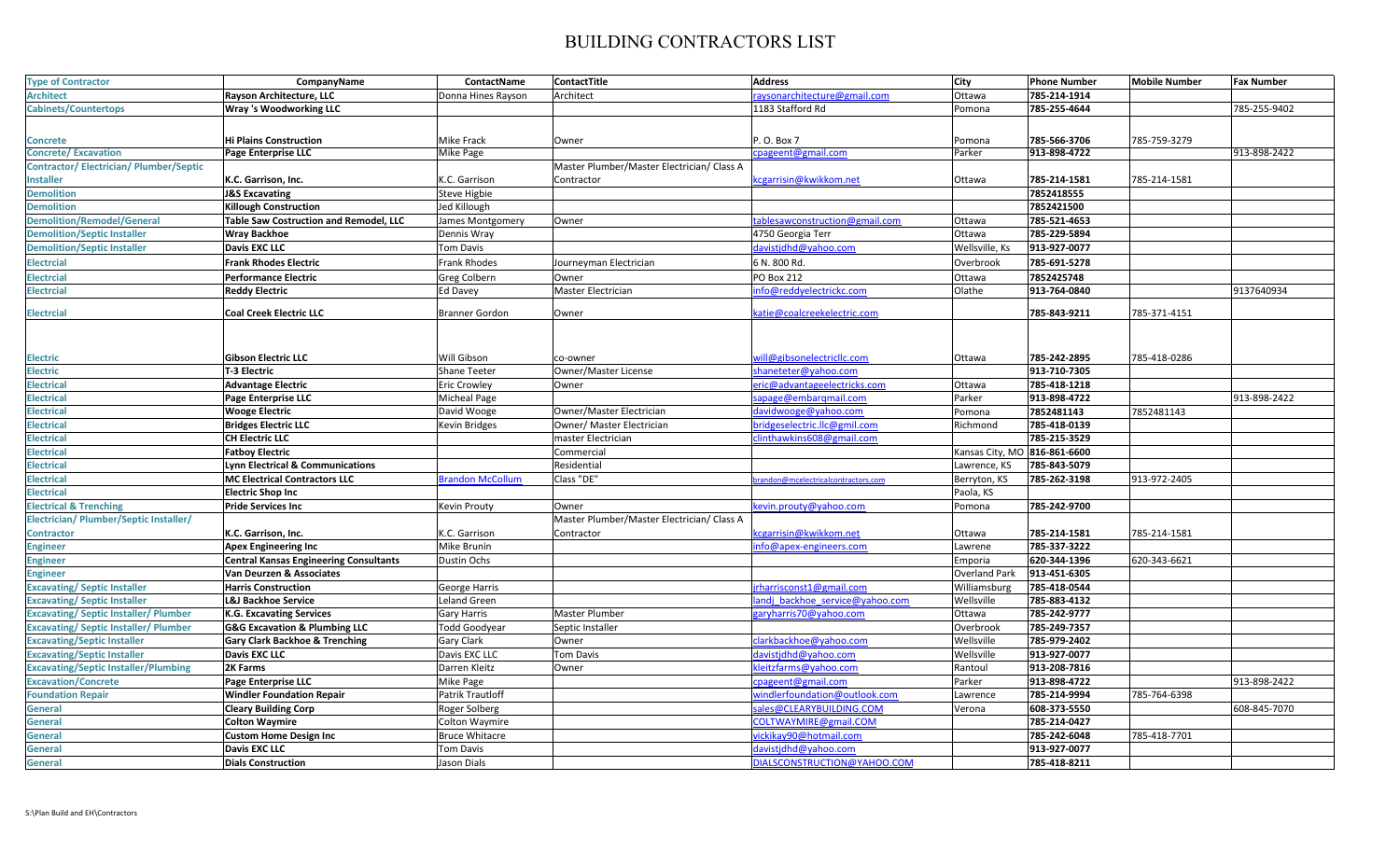## BUILDING CONTRACTORS LIST

| Concrete                                                  | <b>Hi Plains Construction</b>                         | <b>Mike Frack</b>        | Owner                                      | P. O. Box 7                           | Pomona              | 785-566-3706 | 785-759-3279   |              |
|-----------------------------------------------------------|-------------------------------------------------------|--------------------------|--------------------------------------------|---------------------------------------|---------------------|--------------|----------------|--------------|
| <b>General</b>                                            | Doug Pope and Son's Construction                      | Jeff Pope                |                                            | effery-pope@att.net                   | Ottawa              | 785-836-3004 |                |              |
| <b>General</b>                                            | Dream Kitchen & Supply                                | <b>Phillip Pearce</b>    |                                            | ohil@dreamkitchensinc.com             |                     | 7852554466   |                |              |
| <b>General</b>                                            | <b>Edgecomb Builders, LLC</b>                         | Lonnie Edgecomb          |                                            |                                       | Garnett, KS         | 785-448-2368 |                |              |
| <b>General</b>                                            | <b>Edgecomb Construction</b>                          | <b>Gelen and Matthew</b> |                                            |                                       | Ottawa, KS          | 785-255-4423 |                |              |
| <b>General</b>                                            | <b>Harry North Construction Co LLC</b>                |                          |                                            | BJNORTH99@YAHOO.COM                   | <b>Baldwin City</b> | 785-594-3288 | 7854236916     |              |
| General                                                   | <b>Home Star Builders, LLC</b>                        | Shawn Markley            | President                                  | hawn@myavconcepts.com                 | Ottawa              | 785-248-6062 |                |              |
| <b>General</b>                                            | Lloyd Builders, Inc.                                  |                          |                                            | nfo@loydbuildersbetter.com            | Ottawa              | 7852421213   |                |              |
| General                                                   | <b>Meltons Remodeling</b>                             | Eric Melton              |                                            | <b>MELTONSREMODELING@YAHOO&gt;COM</b> |                     | 785-418-4484 |                |              |
| <b>General</b>                                            | <b>New Castle Homes</b>                               |                          |                                            | lawson@nch.net                        | Harrisonville       | 8169699010   |                |              |
| General                                                   | <b>Page Enterprise LLC</b>                            |                          |                                            | pageent@gmail.com                     | Parker              | 913-898-4722 |                | 913-898-2422 |
| <b>General</b>                                            | Quality Structures Inc                                | <b>Robert Pearce</b>     |                                            | sarah.egidy@QUALITYSTRUCTURES.COM     |                     | 785-521-3013 |                |              |
|                                                           |                                                       |                          |                                            | advancedsystemschanute@gmail.com      | Chanute             | 6204313320   |                |              |
| <b>General</b>                                            | <b>Advanced Systems Homes</b>                         |                          |                                            |                                       |                     |              |                |              |
| General                                                   | <b>Wiseguys Costruction LLc</b>                       | <b>William Crowley</b>   |                                            | wiseguysllc@att.net                   | Ottawa              | 785-229-5651 | 785-242-WISE   |              |
| <b>General/Post Frame/ Home/</b>                          | <b>Prouty Building Services</b>                       | <b>Brent Prouty</b>      |                                            | proutybuildingservices@gmail.com      | Pomona              | 785-241-1537 |                |              |
|                                                           |                                                       |                          |                                            |                                       |                     |              |                |              |
| General/Post Frame/ Home/Metal Roofing Yutsy Construction |                                                       |                          |                                            | www.yutzyconstruction.com             | Garnett             | 785-448-2191 | 1-800-823-8609 |              |
| <b>Heating &amp; Plumbing</b>                             | <b>Oshel Heating/Cooling &amp; Refrigeration</b>      | David Oshel              | Owner                                      | 116 Nevada Rd                         | Richmond            | 7853040233   |                |              |
| <b>Heating/HVAC/Plumbing</b>                              | A & H Air Conditioning and Heating, Inc.              | Wright, Allan            | Master HVAC Mechanical                     | admin@ah-air.com                      | Baldwin             | 785-594-3357 |                | 785-594-3352 |
|                                                           |                                                       |                          |                                            |                                       |                     |              |                |              |
| <b>Home Construction/Post Frame Buildings</b>             | <b>Waverly Post Frame Structures</b>                  | <b>Rich Miller</b>       |                                            | waverlyrich@outlook.com               | Waverly             | 620-265-0011 | 785-304-2292   | 785-733-2871 |
| <b>HVAC</b>                                               | <b>Adamson Bros</b>                                   | Charlie Adamson          | Owner                                      | P.O. Box 216                          | Ottawa              | 785-242-9273 |                |              |
| <b>HVAC</b>                                               | <b>Going Green Cooling</b>                            | Lynn Hiatt               |                                            | iattlynn@sbcglobal.net                |                     | 785-418-1191 |                |              |
| <b>HVAC/Plumbing/Heating</b>                              | A & H Air Conditioning and Heating, Inc.              | Wright, Allan            | Master HVAC Mechanical                     | admin@ah-air.com                      | Baldwin             | 785-594-3357 |                | 785-594-3352 |
| <b>Mover</b>                                              | <b>Hammon House Moving</b>                            | Robert Hammon            | Owner                                      | 3813 Utah Terr.                       | Wellsville          | 7858834662   |                |              |
| <b>Plumber/Excavating/Septic Installer</b>                | <b>K.G. Excavating Services</b>                       | <b>Gary Harris</b>       |                                            | garyharris70@yahoo.com                | Ottawa              | 785-242-9777 |                |              |
| <b>Plumber/Excavating/Septic Installer/</b>               | G & G Excavating & Plumbing                           | <b>Todd Goodyear</b>     | Septic Installer                           |                                       | Overbrook           | 785-249-7357 |                |              |
| Plumber/Septic Installer/ Contractor/                     |                                                       |                          | Master Plumber/Master Electrician/ Class A |                                       |                     |              |                |              |
| <b>Electrician</b>                                        | <b>IK.C. Garrison. Inc.</b>                           | K.C. Garrison            | Contractor                                 | ccgarrisin@kwikkom.net                | Ottawa              | 785-214-1581 | 785-214-1581   |              |
| <b>Plumbing</b>                                           | <b>A&amp;H Air Conditioning, Heating and Plumbing</b> | Wright, Allan            | Plumbing contractor                        | admin@ah-air.com                      | <b>Baldwin City</b> | 785-594-3357 |                | 7855943352   |
| <b>Plumbing</b>                                           | <b>Gross Plumbing</b>                                 | <b>Mike Gross</b>        |                                            | migross66@vahoo.com                   |                     | 785-418-1838 |                |              |
| <b>Plumbing</b>                                           | <b>Heartland Plumbing, Inc.</b>                       | C. Longanecker           | <b>Master Plumber</b>                      | nfo@heartlandplumbing.com             | Gardner             | 9138565846   |                | 9138564157   |
| <b>Plumbing &amp; Heating</b>                             | <b>Oshel Heating/Cooling &amp; Refrigeration</b>      | David Oshel              | Owner                                      | 116 Nevada Rd                         | Richmond            | 7853040233   |                |              |
| <b>Plumbing/Heating/HVAC</b>                              | A & H Air Conditioning and Heating, Inc.              | Wright, Allan            | Master HVAC Mechanical                     | admin@ah-air.com                      | Baldwin             | 785-594-3357 |                | 785-594-3352 |
|                                                           |                                                       |                          |                                            |                                       |                     |              |                |              |
| <b>Post Frame Buildings/Home Construction/</b>            | <b>Waverly Post Frame Structures</b>                  | <b>Rich Miller</b>       |                                            | waverlyrich@outlook.com               | Waverly             | 620-265-0011 | 785-304-2292   | 785-733-2871 |
| <b>Post Frame/Home/General</b>                            | <b>Prouty Building Services</b>                       | <b>Brent Prouty</b>      |                                            | proutybuildingservices@gmail.com      | Pomona              | 785-241-1537 |                |              |
| Post Frame/Home/Metal Roofing/General                     | <b>Yutsy Construction</b>                             |                          |                                            | www.yutzyconstruction.com             | Garnett             | 785-448-2191 | 1-800-823-8609 |              |
| <b>Remodel/General</b>                                    | Table Saw Costruction and Remodel, LLC                | James Montgomery         | Owner                                      | tablesawconstruction@gmail.com        | Ottawa              | 785-521-4653 |                |              |
| <b>Septic Installer</b>                                   | Wray Backhoe                                          | Dennis Wray              |                                            | 4750 Georgia Terr                     | Ottawa              | 785-229-5894 |                |              |
| Septic Installer/ Contractor/ Electrician/                |                                                       |                          | Master Plumber/Master Electrician/ Class A |                                       |                     |              |                |              |
| <b>Plumber</b>                                            | K.C. Garrison, Inc.                                   | K.C. Garrison            | Contractor                                 | kcgarrisin@kwikkom.net                | Ottawa              | 785-214-1581 | 785-214-1581   |              |
| <b>Septic Installer/Excavating</b>                        | <b>Harris Construction</b>                            | George Harris            |                                            | irharrisconst1@gmail.com              | Williamsburg        | 785-418-0544 |                |              |
| <b>Septic Installer/Excavating</b>                        | <b>Sundowner Backhoe LLC</b>                          | Sundowner Backhoe LLC    | Pat Walters                                |                                       | <b>Baldwin City</b> | 785-766-6572 |                |              |
| <b>Septic Installer/ Plumber/Excavating</b>               | K.G. Excavating Services                              | <b>Gary Harris</b>       | Master Plumber                             | garyharris 70@ vahoo.com              | Ottawa              | 785-242-9777 |                |              |
| Septic Installer/ Plumber/Excavating/                     | G & G Excavating & Plumbing                           | <b>Todd Goodyear</b>     | Septic Installer                           |                                       | Overbrook           | 785-249-7357 |                |              |
| <b>Septic Installer/Excavating</b>                        | L&J Backhoe Service                                   | <b>Leland Green</b>      |                                            | landi backhoe service@yahoo.com       | Wellsville          | 785-883-4132 |                |              |
| <b>Septic Installer/Excavating</b>                        | <b>Clark Excavation</b>                               | <b>Gary Clark</b>        |                                            | clarkbackhoe@yahoo.com                | Wellsville          | 785-979-2402 |                |              |
|                                                           | <b>Allen Construction LLC</b>                         | Earl Allen. Jr           | Septic Installer                           |                                       |                     | 913-238-6421 | 913-238-5705   |              |
| <b>Septic Installer/Excavating</b>                        |                                                       |                          |                                            | allenfarms60@aol.com                  | <b>Spring Hill</b>  |              |                |              |
| <b>Septic Installer/Excavating</b>                        | <b>Wray Backhoe Service</b>                           | Wray Backhoe Service     | Dennis Wray                                |                                       | Ottawa              | 785-255-4500 |                |              |